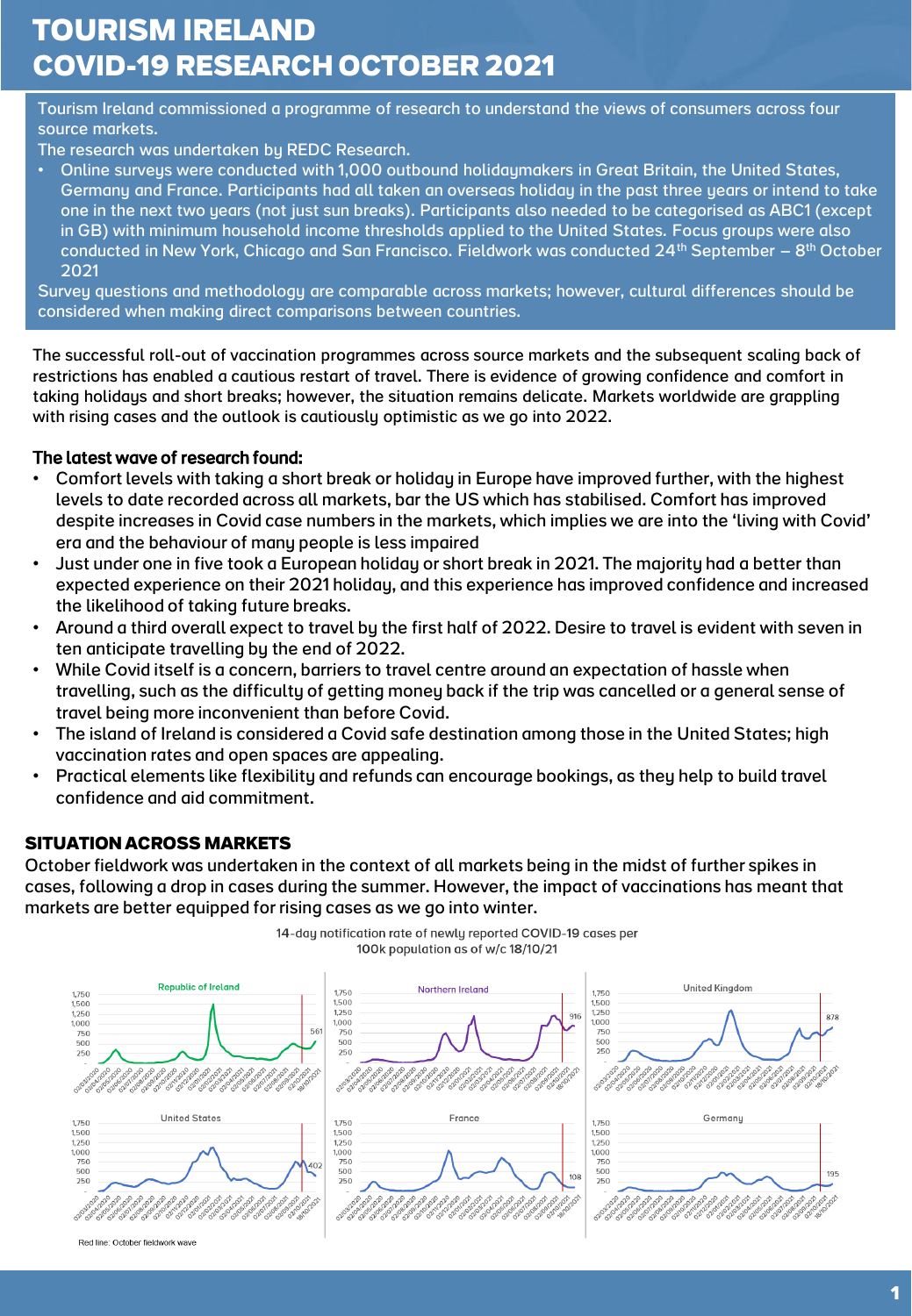# **COMFORT**

# **COMFORT CONTINUES TO STRENGTHEN**

Comfort levels with taking a short break or holiday in Europe have improved further, with the highest levels to date recorded across all markets, bar the US which has stabilised. Great Britain, France and Germany have all seen minimum ten percentage point improvements versus the last wave in June.



### **IMPROVED COMFORT ACROSS TRAVEL MODES**

On the whole, comfort with domestic breaks has returned and comfort with European breaks is continuing to improve. The gap continues to narrow between driving, flying and taking a ferry. Flying is now the most comfortable travel mode for those in GB and France, while driving remains the most comfortable travel mode for those in Germany

Proportion of holiday makers in the next three months that are...

| = Sig difference vs June 2021   | <b>GB</b>                      | <b>DE</b>                                | <b>FR</b>                                | <b>US</b>                                |
|---------------------------------|--------------------------------|------------------------------------------|------------------------------------------|------------------------------------------|
| Comfortable with                | <b>NEXT 3</b><br><b>MONTHS</b> | <b>NEXT<sub>3</sub></b><br><b>MONTHS</b> | <b>NEXT<sub>3</sub></b><br><b>MONTHS</b> | <b>NEXT<sub>3</sub></b><br><b>MONTHS</b> |
| <b>DOMESTIC</b><br><b>BREAK</b> | 79%                            | 76%                                      | 89%                                      | 76%                                      |
| <b>BREAK IN EUROPE</b>          | 48%                            | 64%                                      | 71%                                      | 51%                                      |
| <b>FLYING</b>                   | 44%                            | 48%                                      | 66%                                      |                                          |
| <b>TAKING A FERRY</b><br>.      | 43%                            | 41%                                      | 51%                                      |                                          |
| <b>DRIVING</b>                  | 38%                            | 61%                                      | 61%                                      |                                          |

Q8a/b. How comfortable would you be to do the following in the next three months/by the end of 2021?

#### **INCREASINGLY POSITIVE SENTIMENT TOWARDS HOLIDAYS**

There is some way to go in overcoming the hesitancy around taking holidays and short breaks, especially in Great Britan and the United States, however, holidaymakers are becoming more risk tolerant as they move into a 'living with Covid' era, and their sentiment is improving in line with comfort.

| Attitudes to holidays/short<br>breaks/vacations                                                                                                |     | <b>GB</b>                     |     | <b>DE</b>                     |     | <b>FR</b>                     |                                         | <b>US</b>                            |     |                               |
|------------------------------------------------------------------------------------------------------------------------------------------------|-----|-------------------------------|-----|-------------------------------|-----|-------------------------------|-----------------------------------------|--------------------------------------|-----|-------------------------------|
| I see them as<br>much riskier                                                                                                                  | SO  | <b>I'll hesitate</b><br>to go | 26% | <b>RISKIER</b>                | 18% | <b>RISKIER</b>                | 9%                                      | <b>RISKIER</b>                       | 21% | <b>RISKIER</b>                |
| I see them as<br>much riskier                                                                                                                  | but | that won't stop<br>me going   | 7%  | 33%                           | 5%  | 23%                           | 10%                                     | 19%                                  | 7%  | 28%                           |
| l see them as<br>somewhat<br>riskier                                                                                                           | SO  | I'll hesitate<br>to go        | 32% | <b>HESITATE</b><br>58%        | 24% | <b>HESITATE</b><br>42%        | 15%                                     | <b>HESITATE</b><br>24%               | 25% | <b>HESITATE</b><br>46%        |
| l see them as<br>somewhat<br>riskier                                                                                                           | but | that won't stop<br>me going   | 17% | <b>WONT</b><br><b>STOP ME</b> | 25% | <b>WONT</b><br><b>STOP ME</b> | 27%                                     | <b>WONT</b><br><b>STOP ME</b><br>75% | 23% | <b>WONT</b><br><b>STOP ME</b> |
| l don't see them<br>as a risk at all<br>Off Which of the following statements hest reflects your current attitude to bolidays or short breaks/ | SO  | I would go                    | 18% | 42%                           | 28% | 58%                           | 38%<br>$=$ Cia difference vs. June 2021 |                                      | 24% | 54%                           |

= Sig difference vs June 2021 vacations to Europe/ elsewhere in Europe?

GB: Great Britain, DE: Germany, FR: France, US: USA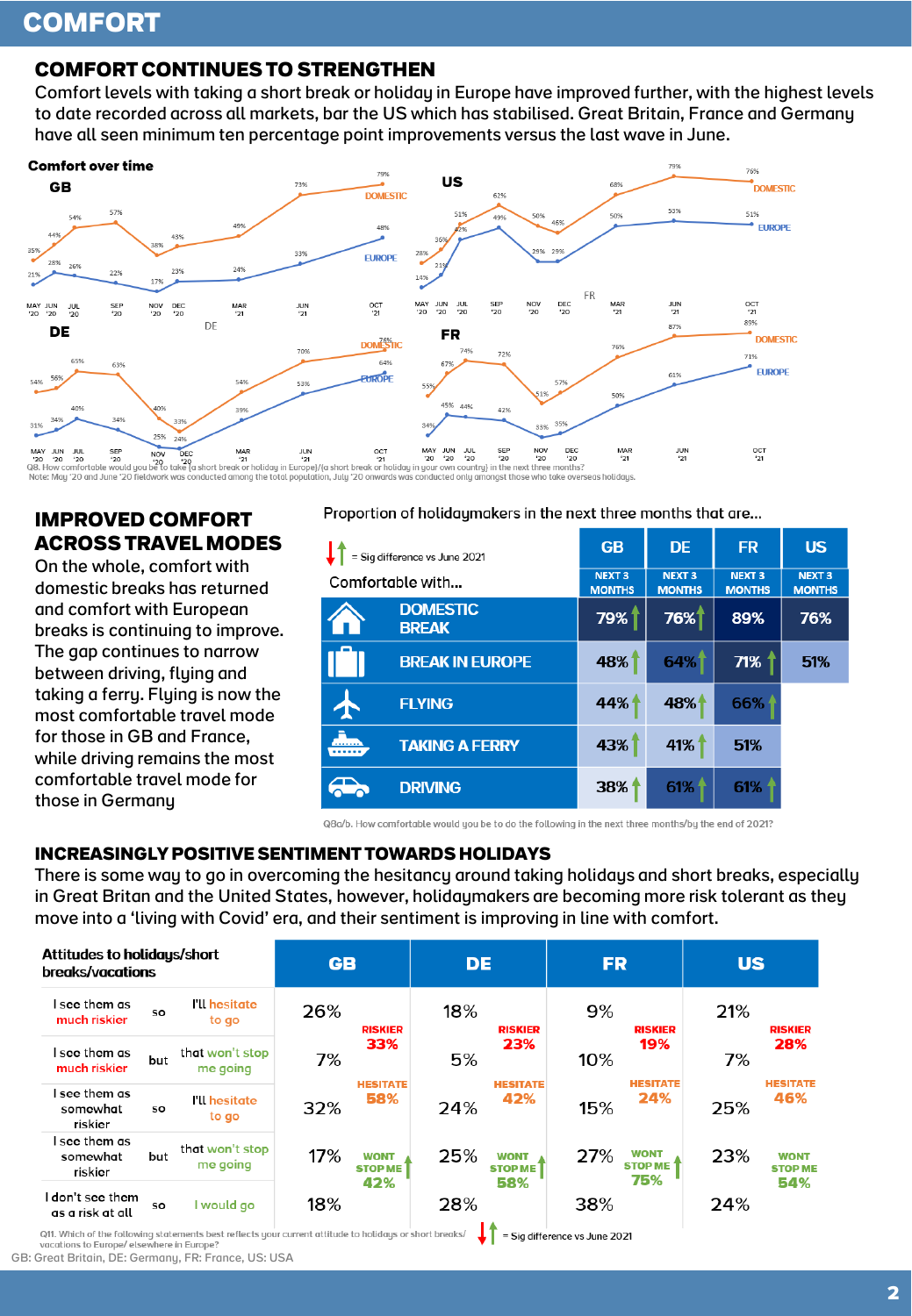# **IMPACT OF TAKING A BREAK IN 2021**

Just under one in five took a European holiday or short break in 2021. Plane usage has increased vs last summer, while driving is most preferred among those in Germany. The majority had a better-thanexpected experience on their 2021 holiday, and this experience has improved confidence and increased the likelihood of taking future breaks.



### **HOLIDAY TYPES TAKEN MATCHED EXPECTATIONS FROM THE JUNE WAVE**

In our previous wave in June, the top three trip types holidaymakers said they were likely to consider for their next holiday or short break were sun holidays, visiting friends and family and city breaks. When asked of their 2021 travel, the above were the top three trip types that holidaymakers took this year. Touring and outdoor holidays also proved to be popular.

|               |                                          | <b>TOTAL</b> | <b>GB</b> | <b>DE</b> | <b>FR</b> | <b>US</b> |
|---------------|------------------------------------------|--------------|-----------|-----------|-----------|-----------|
| $\frac{1}{2}$ | <b>SUN HOLIDAY</b>                       | 41%          | 38%       | 37%       | 47%       | 58%       |
| im            | <b>VISITING</b><br><b>FRIENDS/FAMILY</b> | 25%          | 33%       | 19%       | 30%       | 33%       |
| 畾             | <b>CITY BREAK</b>                        | 23%          | 22%       | 26%       | 17%       | 28%       |
| 快             | <b>RESORT</b>                            | 16%          | 7%        | 8%        | 28%       | 35%       |
| <b>AY</b>     | <b>TOURING</b>                           | 15%          | 10%       | 11%       | 22%       | 14%       |
| 家             | <b>WALKING/</b><br><b>HIKING</b>         | 13%          | 10%       | 13%       | 11%       | 28%       |
|               | <b>COUNTRYSIDE</b><br><b>BREAK</b>       | 10%          | 11%       | 7%        | 9%        | 30%       |

#### Holiday/short break type by those who took a European holiday in 2021

Q17. Which of the following best describes the type of holiday/short break you took? Base: All took a European holiday in 2021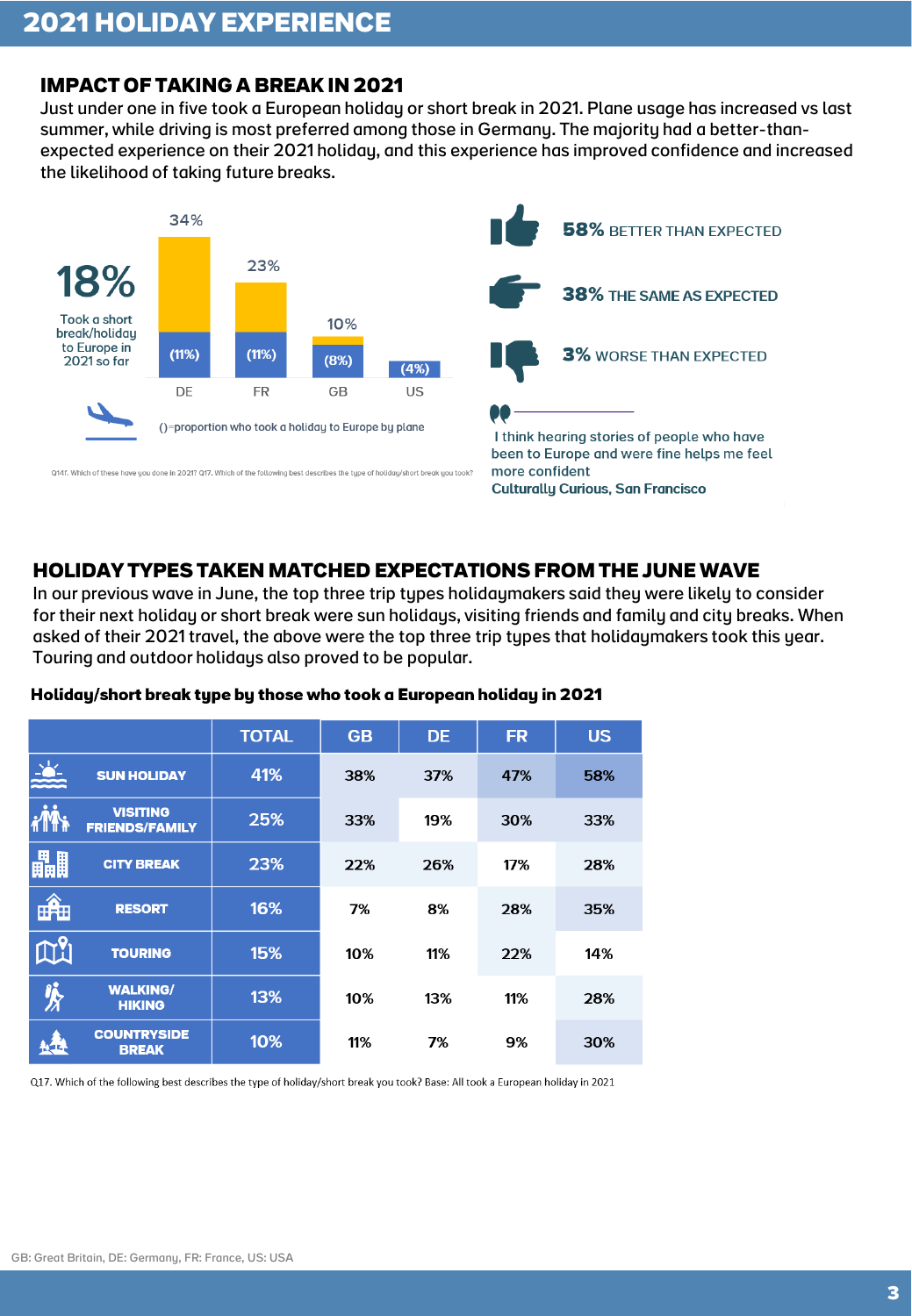# **PLANNING**

#### **ONE THIRD EXPECTING TO TRAVEL BY JUNE 2022**

Uncertainty around Covid continues to impact timelines. Around a third overall expect to travel by the first half of the year. Seven in ten anticipate travelling by the end of 2022. The US is more cautious than we saw last year, resulting in lower travel expectation for this year.



Q9. When do you anticipate you'll next take a holiday/short break of at least one night away from home?  $\int_{\cdot}$  = Sig difference vs June 2021

#### **UNCERTAINTY ABOUT SHORT BREAKS ACROSS THE BOARD**

The majority expect to have a holiday in 2022. Holidaymakers tend to rationalise the perceived hassle of travel in exchange for a longer stay and the ability to have a great holiday experience. There is, however, greater uncertainty around short breaks, especially among those in Great Britain.

#### Anticipated number of 4+ night holidays to Europe in 2022

Anticipated number of short breaks (1-3 nights) to Europe in 2022



Q32e. How many European short breaks or holidays do you expect to take next year (2022)?

#### **COVID UNCERTAINTY = MOST ARE HOLDING OFF ON BOOKING IN ADVANCE**

Among those who are planning a trip but haven't booked yet, the majority are not changing their usual booking pattern. There is an emergence of a later booking pattern for a third of this group, the uncertainty around Covid sees them preferring to wait and see what happens before committing to a booking.



**GREATER CHOICE (50%) WANT TO SECURE MY PLACE (43%) MAKE USE OF SPECIAL OFFERS (39%)** SOMETHING TO LOOK FORWARD TO (33%)

WAIT AND SEE WHAT HAPPENS WITH COVID (79%) WORRIED I WON'T BE ABLE TO TRAVEL WHEN THE **TIME COMES (37%)** DON'T WANT MONEY TO BE TIED UP (14%)

Q29. Which of the following best apply to you in terms of booking that next trip?<br>Base: All Planning a trip to Europe but haven't booked it yet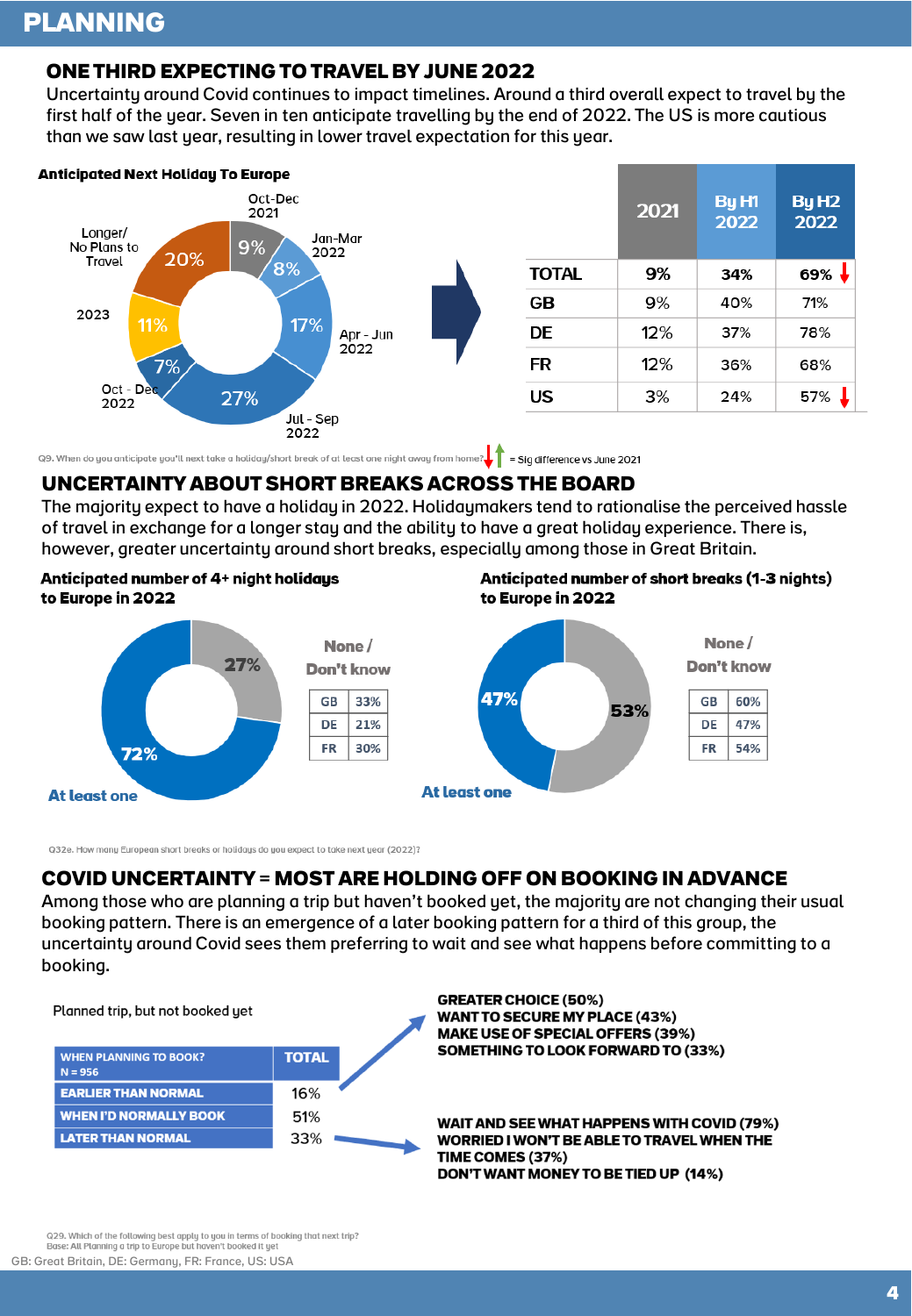# **HASSLE CONTINUES TO BE A SIGNIFICANT BARRIER**

While Covid itself is a concern, barriers to travel centre around an expectation of hassle when travelling, such as the difficulty of getting money back if the trip was cancelled, a diminished holiday experience due to Covid restrictions or a general sense of travel being more inconvenient than before Covid.



# **COVID HAS DISRUPTED THE 'HOLIDAY VIBE'**

Covid has undoubtedly complicated travel for many. The excitement of holidaying has been replaced by obstacles, such as Covid tests or worries about restrictions being reimposed while travelling. While these hurdles can be overcome, and those that have travelled report a positive experience, it has tainted the buzz and excitement associated with holidays.  $\omega \equiv$ 

#### **HOLIDAY EXCITEMENT HAS BEEN REPLACED BY HASSLE AND WORRY**

It's not as easy to travel right now, it's frustrating.... it is not as fun as before Singles/no kids, San Francisco

**HURDLES HAVE REMOVED** THE SPONTANEITY AND FUN



I feel weary about it because they're asking for all these stipulations, and if we have to get a Covid test to go to lots of different places, I probably won't go - it's too much stress **Island of Ireland Visitor, Chicago** 

# **CAUTION PREVAILS, NOT ALL ARE READY TO TRAVEL JUST YET**

The desire to travel is evident but is polarising. Some have already travelled or have immediate plans to travel and their need and desire to travel supersedes any Covid concerns. Some are holding off for the moment, while others are waiting until their travel party are comfortable and able to travel, or they themselves feel they can.